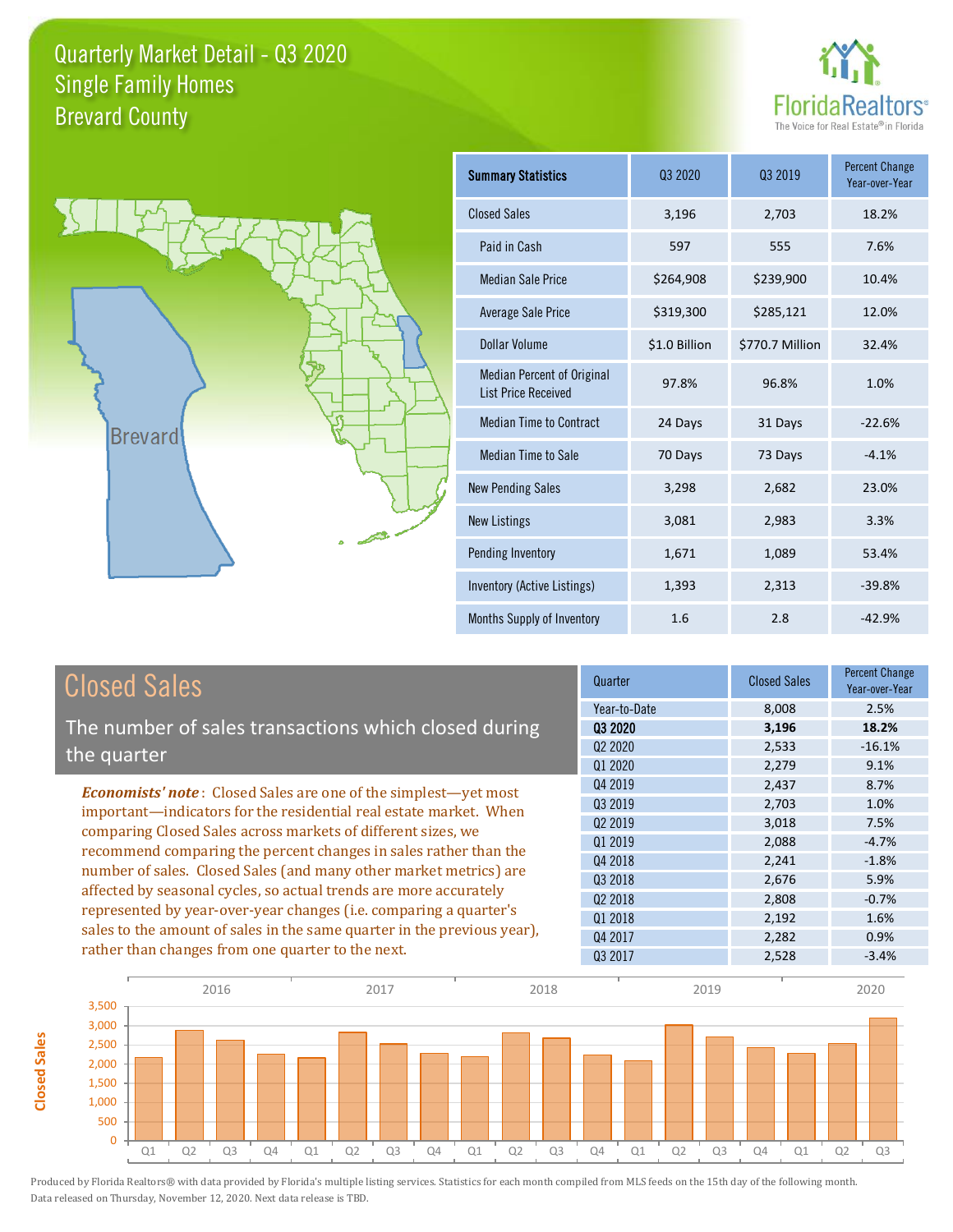

| <b>Cash Sales</b>                                                              | Quarter                         | <b>Cash Sales</b> | <b>Percent Change</b><br>Year-over-Year |
|--------------------------------------------------------------------------------|---------------------------------|-------------------|-----------------------------------------|
|                                                                                | Year-to-Date                    | 1,489             | $-11.6%$                                |
| The number of Closed Sales during the quarter in                               | 03 2020                         | 597               | 7.6%                                    |
|                                                                                | Q <sub>2</sub> 20 <sub>20</sub> | 398               | $-35.0%$                                |
| which buyers exclusively paid in cash                                          | Q1 2020                         | 494               | $-4.4%$                                 |
|                                                                                | Q4 2019                         | 500               | $-8.3%$                                 |
|                                                                                | 03 2019                         | 555               | $-8.6%$                                 |
| <b>Economists' note:</b> Cash Sales can be a useful indicator of the extent to | Q <sub>2</sub> 2019             | 612               | 5.7%                                    |
| which investors are participating in the market. Why? Investors are            | 01 2019                         | 517               | $-7.2%$                                 |
| far more likely to have the funds to purchase a home available up front,       | Q4 2018                         | 545               | 0.9%                                    |
| whereas the typical homebuyer requires a mortgage or some other                | Q3 2018                         | 607               | 2.9%                                    |
| form of financing. There are, of course, many possible exceptions, so          | 02 2018                         | 579               | $-11.2%$                                |
| this statistic should be interpreted with care.                                | 01 2018                         | 557               | $-13.9%$                                |
|                                                                                | Q4 2017                         | 540               | $-10.6%$                                |
|                                                                                | Q3 2017                         | 590               | $-11.7%$                                |
|                                                                                |                                 |                   |                                         |



#### Cash Sales as a Percentage of Closed Sales The percentage of Closed Sales during the quarter

which were Cash Sales

*Economists' note* : This statistic is simply another way of viewing Cash Sales. The remaining percentages of Closed Sales (i.e. those not paid fully in cash) each quarter involved some sort of financing, such as mortgages, owner/seller financing, assumed loans, etc.



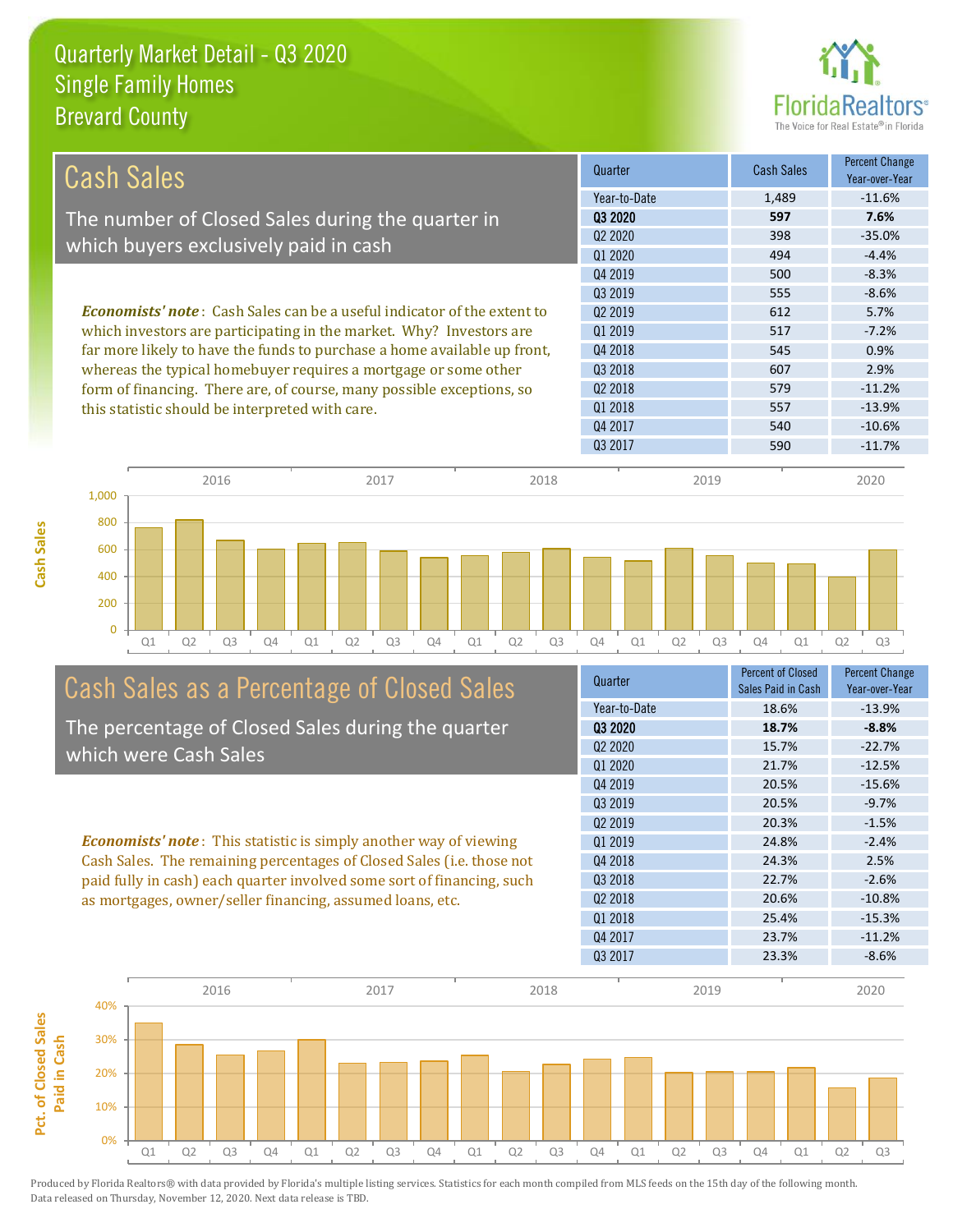

#### Quarter Median Sale Price Percent Change Year-over-Year Q3 2020 **\$264,908 10.4%** Year-to-Date \$257,000 8.5% Q4 2018 **\$228,000 5.8%** Q2 2020 **\$255,000 5.7%** Q1 2020 \$252,000 9.7% Q2 2019 \$241,250 6.6% Q1 2019 \$229,750 1.5% Q4 2019 **\$244,000** \$244,000 7.0% Q3 2019 **\$239,900** \$239,900 4.0% Q3 2018 **\$230,762** \$230,762 4.9% Q2 2018 \$226,384 7.3% Q1 2018 **\$226,323** 15.3% Q4 2017 \$215,575 13.5% Q3 2017 \$220,000 11.7% *Economists' note* : Median Sale Price is our preferred summary statistic for price activity because, unlike Average Sale Price, Median Sale Price is not sensitive to high sale prices for small numbers of homes that may not be characteristic of the market area. Keep in mind that median price trends over time are not always solely caused by changes in the general value of local real estate. Median sale price only reflects the values of the homes that *sold* each quarter, and the mix of the types of homes that sell can change over time. \$250K \$300K 2016 2017 2018 2019 2020 Median Sale Price The median sale price reported for the quarter (i.e. 50% of sales were above and 50% of sales were below)

#### Q1 Q2 Q3 Q4 Q1 Q2 Q3 Q4 Q1 Q2 Q3 Q4 Q1 Q2 Q3 Q4 Q1 Q2 Q3 **\$0K** \$50K \$100K \$150K Average Sale Price

The average sale price reported for the quarter (i.e. total sales in dollars divided by the number of sales)

*Economists' note* : Usually, we prefer Median Sale Price over Average Sale Price as a summary statistic for home prices. However, Average Sale Price does have its uses—particularly when it is analyzed alongside the Median Sale Price. For one, the relative difference between the two statistics can provide some insight into the market for higher-end homes in an area.

| Quarter             | <b>Average Sale Price</b> | <b>Percent Change</b><br>Year-over-Year |
|---------------------|---------------------------|-----------------------------------------|
| Year-to-Date        | \$308,820                 | 9.5%                                    |
| 03 2020             | \$319,300                 | 12.0%                                   |
| Q2 2020             | \$306,521                 | 6.9%                                    |
| Q1 2020             | \$296,677                 | 9.1%                                    |
| Q4 2019             | \$287,518                 | 5.0%                                    |
| Q3 2019             | \$285,121                 | 4.8%                                    |
| Q <sub>2</sub> 2019 | \$286,604                 | 5.1%                                    |
| Q1 2019             | \$271,827                 | $-0.1%$                                 |
| Q4 2018             | \$273,931                 | 6.2%                                    |
| Q3 2018             | \$272,043                 | 3.7%                                    |
| Q <sub>2</sub> 2018 | \$272,777                 | 8.6%                                    |
| Q1 2018             | \$272,070                 | 12.4%                                   |
| Q4 2017             | \$257,888                 | 12.3%                                   |
| Q3 2017             | \$262,351                 | 10.5%                                   |



**Average Sale Price**

Average Sale Price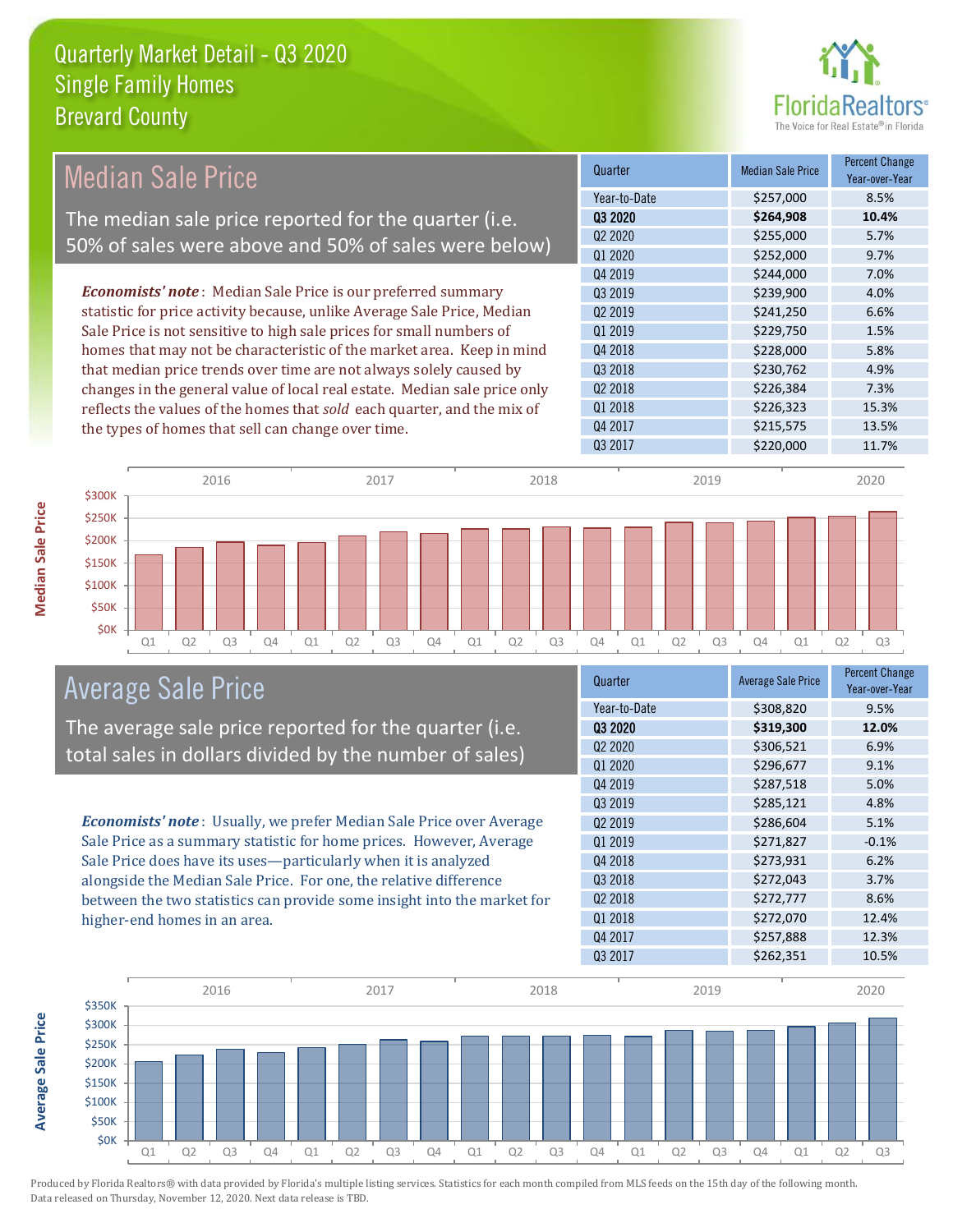

| Dollar Volume                                                               | Quarter             | <b>Dollar Volume</b> | <b>Percent Change</b><br>Year-over-Year |
|-----------------------------------------------------------------------------|---------------------|----------------------|-----------------------------------------|
|                                                                             | Year-to-Date        | \$2.5 Billion        | 12.2%                                   |
| The sum of the sale prices for all sales which closed                       | Q3 2020             | \$1.0 Billion        | 32.4%                                   |
| during the quarter                                                          | Q <sub>2</sub> 2020 | \$776.4 Million      | $-10.2%$                                |
|                                                                             | Q1 2020             | \$676.1 Million      | 19.1%                                   |
|                                                                             | Q4 2019             | \$700.7 Million      | 14.1%                                   |
| <b>Economists' note:</b> Dollar Volume is simply the sum of all sale prices | Q3 2019             | \$770.7 Million      | 5.9%                                    |
| in a given time period, and can quickly be calculated by multiplying        | Q <sub>2</sub> 2019 | \$865.0 Million      | 12.9%                                   |
| Closed Sales by Average Sale Price. It is a strong indicator of the health  | Q1 2019             | \$567.6 Million      | $-4.8%$                                 |
| of the real estate industry in a market, and is of particular interest to   | Q4 2018             | \$613.9 Million      | 4.3%                                    |
| real estate professionals, investors, analysts, and government agencies.    | Q3 2018             | \$728.0 Million      | 9.8%                                    |
| Potential home sellers and home buyers, on the other hand, will likely      | Q <sub>2</sub> 2018 | \$766.0 Million      | 7.8%                                    |
| be better served by paying attention to trends in the two components        | Q1 2018             | \$596.4 Million      | 14.2%                                   |
| of Dollar Volume (i.e. sales and prices) individually.                      | Q4 2017             | \$588.5 Million      | 13.3%                                   |



## Median Percent of Original List Price Received

The median of the sale price (as a percentage of the original list price) across all properties selling during the quarter

*Economists' note* : The Median Percent of Original List Price Received is useful as an indicator of market recovery, since it typically rises as buyers realize that the market may be moving away from them and they need to match the selling price (or better it) in order to get a contract on the house. This is usually the last measure to indicate a market has shifted from down to up, so it is what we would call a *lagging* indicator.

| Med. Pct. of Orig.<br><b>List Price Received</b> | <b>Percent Change</b><br>Year-over-Year |
|--------------------------------------------------|-----------------------------------------|
| 97.4%                                            | 1.2%                                    |
| 97.8%                                            | 1.0%                                    |
| 97.4%                                            | 1.2%                                    |
| 97.0%                                            | 1.6%                                    |
| 96.9%                                            | 1.0%                                    |
| 96.8%                                            | 0.2%                                    |
| 96.2%                                            | $-0.6%$                                 |
| 95.5%                                            | $-0.8%$                                 |
| 95.9%                                            | $-0.6%$                                 |
| 96.6%                                            | $-0.2%$                                 |
| 96.8%                                            | $-0.3%$                                 |
| 96.3%                                            | 0.4%                                    |
| 96.5%                                            | 0.2%                                    |
| 96.8%                                            | 0.3%                                    |
|                                                  |                                         |

Q3 2017 \$663.2 Million 6.7%

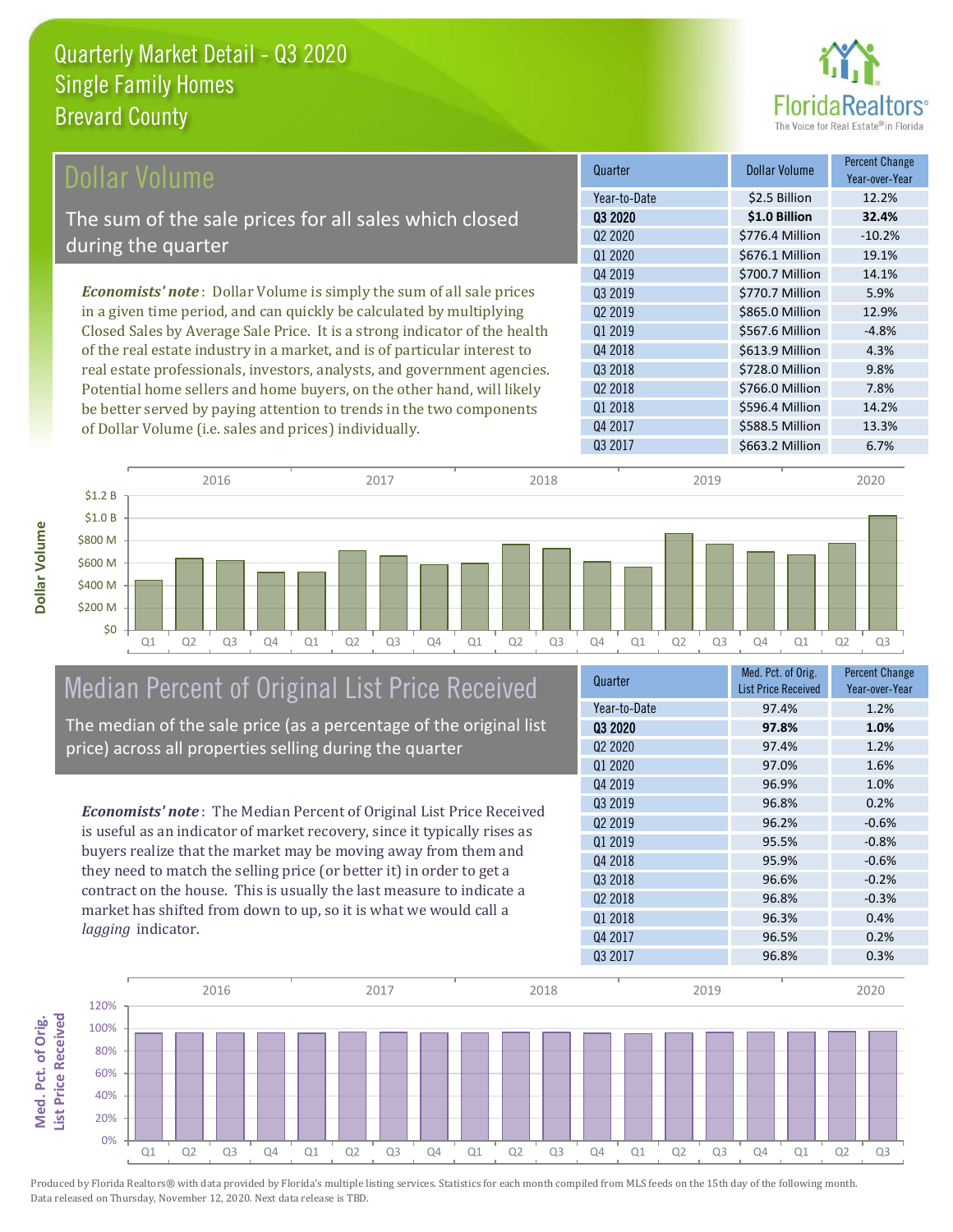

### Median Time to Contract

The median number of days between the listing date and contract date for all Closed Sales during the quarter

*Economists' note* : Like Time to Sale, Time to Contract is a measure of the length of the home selling process calculated for sales which closed during the quarter. The difference is that Time to Contract measures the number of days between the initial listing of a property and the signing of the contract which eventually led to the closing of the sale. When the gap between Median Time to Contract and Median Time to Sale grows, it is usually a sign of longer closing times and/or declining numbers of cash sales.



**Median Time to Median Time to Contract**



#### Median Time to Sale

The median number of days between the listing date and closing date for all Closed Sales during the quarter

*Economists' note* : Time to Sale is a measure of the length of the home selling process, calculated as the number of days between the initial listing of a property and the closing of the sale. *Median* Time to Sale is the amount of time the "middle" property selling this month was on the market. That is, 50% of homes selling this month took *less* time to sell, and 50% of homes took *more* time to sell. Median Time to Sale gives a more accurate picture than Average Time to Sale, which can be skewed upward by small numbers of properties taking an abnormally long time to sell.

| $-6.3%$<br>Year-to-Date<br>74 Days<br>03 2020<br>70 Days<br>$-4.1%$ |
|---------------------------------------------------------------------|
|                                                                     |
|                                                                     |
| Q <sub>2</sub> 20 <sub>20</sub><br>$-3.8%$<br>75 Days               |
| Q1 2020<br>$-14.1%$<br>79 Days                                      |
| Q4 2019<br>72 Days<br>$-7.7%$                                       |
| Q3 2019<br>4.3%<br>73 Days                                          |
| Q <sub>2</sub> 2019<br>16.4%<br>78 Days                             |
| Q1 2019<br>92 Days<br>19.5%                                         |
| Q4 2018<br>78 Days<br>5.4%                                          |
| Q3 2018<br>70 Days<br>4.5%                                          |
| Q2 2018<br>3.1%<br>67 Days                                          |
| Q1 2018<br>0.0%<br>77 Days                                          |
| Q4 2017<br>74 Days<br>0.0%                                          |
| Q3 2017<br>$-6.9%$<br>67 Days                                       |

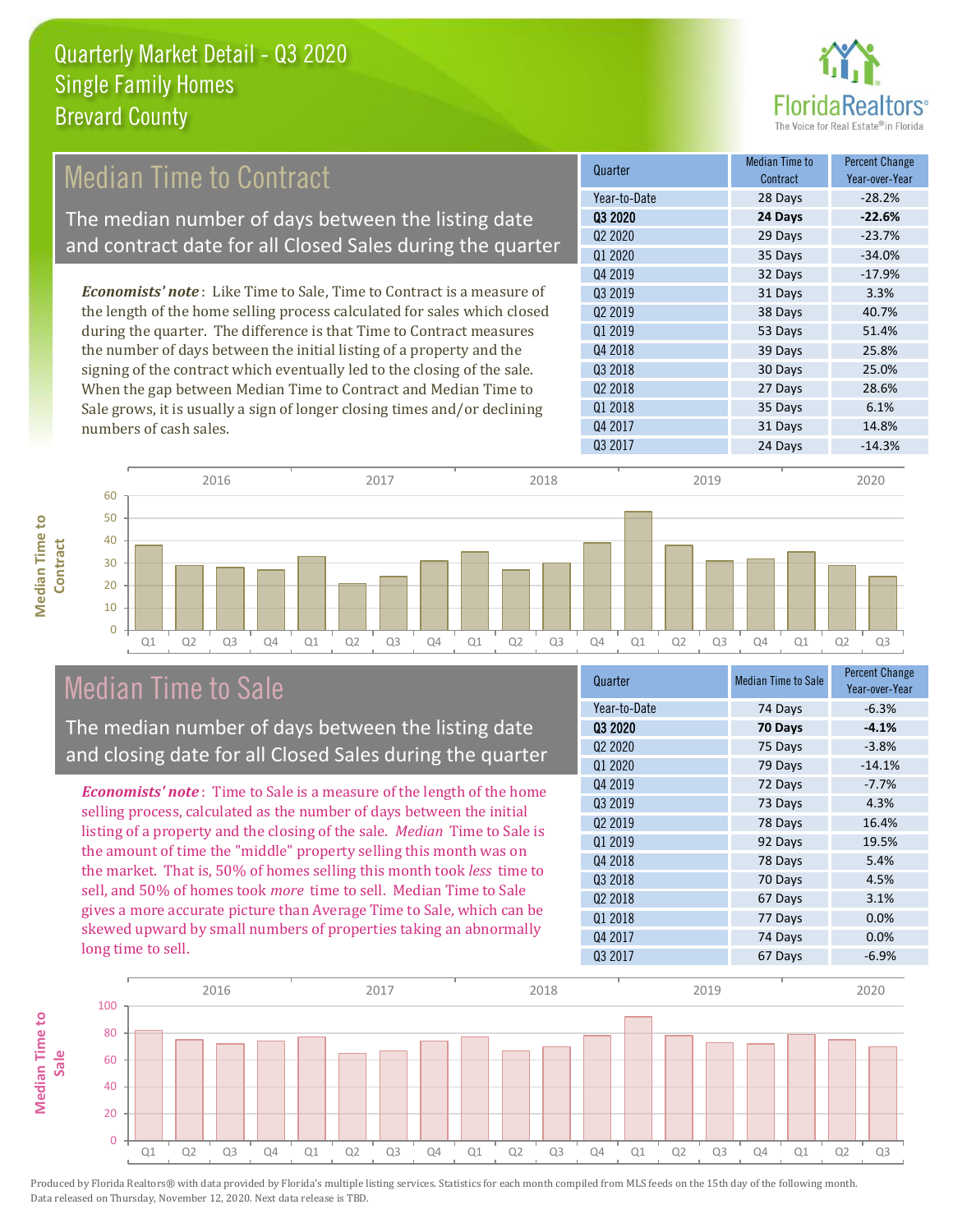

| <b>New Pending Sales</b>                                                       | Quarter             | <b>New Pending Sales</b> | <b>Percent Change</b><br>Year-over-Year |
|--------------------------------------------------------------------------------|---------------------|--------------------------|-----------------------------------------|
|                                                                                | Year-to-Date        | 9,484                    | 8.4%                                    |
| The number of listed properties that went under                                | 03 2020             | 3,298                    | 23.0%                                   |
|                                                                                | Q <sub>2</sub> 2020 | 3,228                    | 2.5%                                    |
| contract during the quarter                                                    | Q1 2020             | 2,958                    | 1.3%                                    |
|                                                                                | 04 2019             | 2.451                    | 19.7%                                   |
| <b>Economists' note</b> : Because of the typical length of time it takes for a | 03 2019             | 2,682                    | 2.0%                                    |
| sale to close, economists consider Pending Sales to be a decent                | Q <sub>2</sub> 2019 | 3,148                    | 3.2%                                    |
| indicator of potential future Closed Sales. It is important to bear in         | Q1 2019             | 2,921                    | 2.2%                                    |
| mind, however, that not all Pending Sales will be closed successfully.         | Q4 2018             | 2,048                    | $-11.1%$                                |
| So, the effectiveness of Pending Sales as a future indicator of Closed         | Q3 2018             | 2,630                    | 3.7%                                    |
| Sales is susceptible to changes in market conditions such as the               | Q <sub>2</sub> 2018 | 3,051                    | 0.9%                                    |
| availability of financing for homebuyers and the inventory of                  | Q1 2018             | 2,859                    | 0.9%                                    |
| distressed properties for sale                                                 | Q4 2017             | 2,305                    | 17.1%                                   |



# New Listings

distressed properties for sale.

The number of properties put onto the market during the quarter

*Economists' note* : New Listings tend to rise in delayed response to increasing prices, so they are often seen as a lagging indicator of market health. As prices rise, potential sellers raise their estimations of value—and in the most recent cycle, rising prices have freed up many potential sellers who were previously underwater on their mortgages. Note that in our calculations, we take care to not include properties that were recently taken off the market and quickly relisted, since these are not really *new* listings.

| Quarter             | <b>New Listings</b> | <b>Percent Change</b><br>Year-over-Year |
|---------------------|---------------------|-----------------------------------------|
| Year-to-Date        | 9,514               | 0.3%                                    |
| 03 2020             | 3,081               | 3.3%                                    |
| Q2 2020             | 3,037               | $-6.1%$                                 |
| Q1 2020             | 3,396               | 4.0%                                    |
| Q4 2019             | 2,801               | 3.8%                                    |
| 03 2019             | 2,983               | $-7.7%$                                 |
| Q <sub>2</sub> 2019 | 3,233               | $-11.0%$                                |
| Q1 2019             | 3,265               | $-1.9%$                                 |
| Q4 2018             | 2,698               | 5.3%                                    |
| Q3 2018             | 3,232               | 11.7%                                   |
| Q <sub>2</sub> 2018 | 3,631               | 5.3%                                    |
| Q1 2018             | 3,329               | 4.1%                                    |
| Q4 2017             | 2,561               | 5.3%                                    |
| 03 2017             | 2,893               | 1.3%                                    |



Produced by Florida Realtors® with data provided by Florida's multiple listing services. Statistics for each month compiled from MLS feeds on the 15th day of the following month. Data released on Thursday, November 12, 2020. Next data release is TBD.

**New Listings**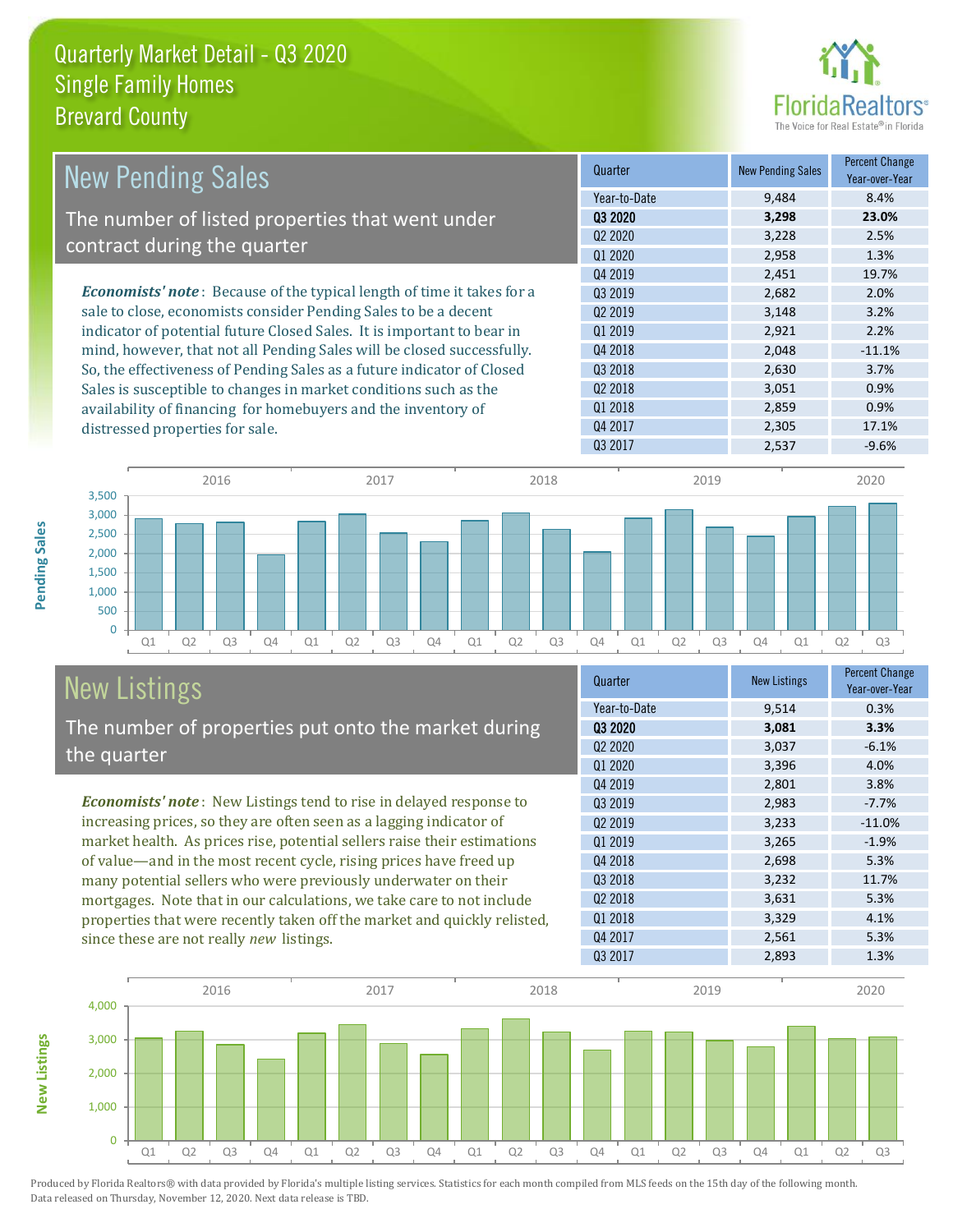

| <b>Inventory (Active Listings)</b>                                           | Quarter             | Inventory | <b>Percent Change</b><br>Year-over-Year |
|------------------------------------------------------------------------------|---------------------|-----------|-----------------------------------------|
|                                                                              | YTD (Monthly Avg)   | 1,991     | $-23.0\%$                               |
| The number of property listings active at the end of                         | 03 2020             | 1,393     | $-39.8%$                                |
|                                                                              | Q <sub>2</sub> 2020 | 1,767     | $-27.4%$                                |
| the quarter                                                                  | 01 2020             | 2,387     | $-13.8%$                                |
|                                                                              | 04 2019             | 2,235     | $-20.4%$                                |
| <b>Economists' note</b> : There are a number of ways to define and calculate | 03 2019             | 2,313     | $-12.1%$                                |
| Inventory. Our method is to simply count the number of active listings       | Q <sub>2</sub> 2019 | 2,433     | $-3.3%$                                 |
| on the last day of the quarter, and hold this number to compare with         | 01 2019             | 2.769     | 18.8%                                   |
| the same quarter the following year. Inventory rises when New                | Q4 2018             | 2,808     | 29.6%                                   |
| Listings are outpacing the number of listings that go off-market             | Q3 2018             | 2,630     | 16.1%                                   |
| (regardless of whether they actually sell). Likewise, it falls when New      | 02 2018             | 2.517     | 12.3%                                   |
| Listings aren't keening un with the rate at which homes are going off-       | 01 2018             | 2,330     | 14.7%                                   |

Q3 2017 2,266 12.2% Q1 Q2 Q3 Q4 Q1 Q2 Q3 Q4 Q1 Q2 Q3 Q4 Q1 Q2 Q3 Q4 Q1 Q2 Q3  $\overline{0}$ 500 1,000 1,500 2,000 2,500 3,000 2016 2017 2018 2019 2020

## Months Supply of Inventory

market.

**Inventory**

An estimate of the number of months it will take to deplete the current Inventory given recent sales rates

Listings aren't keeping up with the rate at which homes are going off-

*Economists' note* : MSI is a useful indicator of market conditions. The benchmark for a balanced market (favoring neither buyer nor seller) is 5.5 months of inventory. Anything higher is traditionally a buyers' market, and anything lower is a sellers' market. There is no single accepted way of calculating MSI. A common method is to divide current Inventory by the most recent month's Closed Sales count, but this count is a usually poor predictor of future Closed Sales due to seasonal cycles. To eliminate seasonal effects, we use the 12-month average of monthly Closed Sales instead.

| Quarter                         | <b>Months Supply</b> | <b>Percent Change</b><br>Year-over-Year |
|---------------------------------|----------------------|-----------------------------------------|
| <b>YTD (Monthly Avg)</b>        | 2.0                  | $-35.5%$                                |
| 03 2020                         | 1.6                  | $-42.9%$                                |
| Q <sub>2</sub> 20 <sub>20</sub> | 2.1                  | $-27.6%$                                |
| Q1 2020                         | 2.7                  | $-20.6%$                                |
| Q4 2019                         | 2.6                  | $-23.5%$                                |
| 03 2019                         | 2.8                  | $-12.5%$                                |
| Q <sub>2</sub> 2019             | 2.9                  | $-6.5%$                                 |
| 01 2019                         | 3.4                  | 21.4%                                   |
| Q4 2018                         | 3.4                  | 25.9%                                   |
| Q3 2018                         | 3.2                  | 14.3%                                   |
| Q <sub>2</sub> 2018             | 3.1                  | 14.8%                                   |
| Q1 2018                         | 2.8                  | 12.0%                                   |
| Q4 2017                         | 2.7                  | 12.5%                                   |
| Q3 2017                         | 2.8                  | 12.0%                                   |

Q4 2017 2,166 8.2%

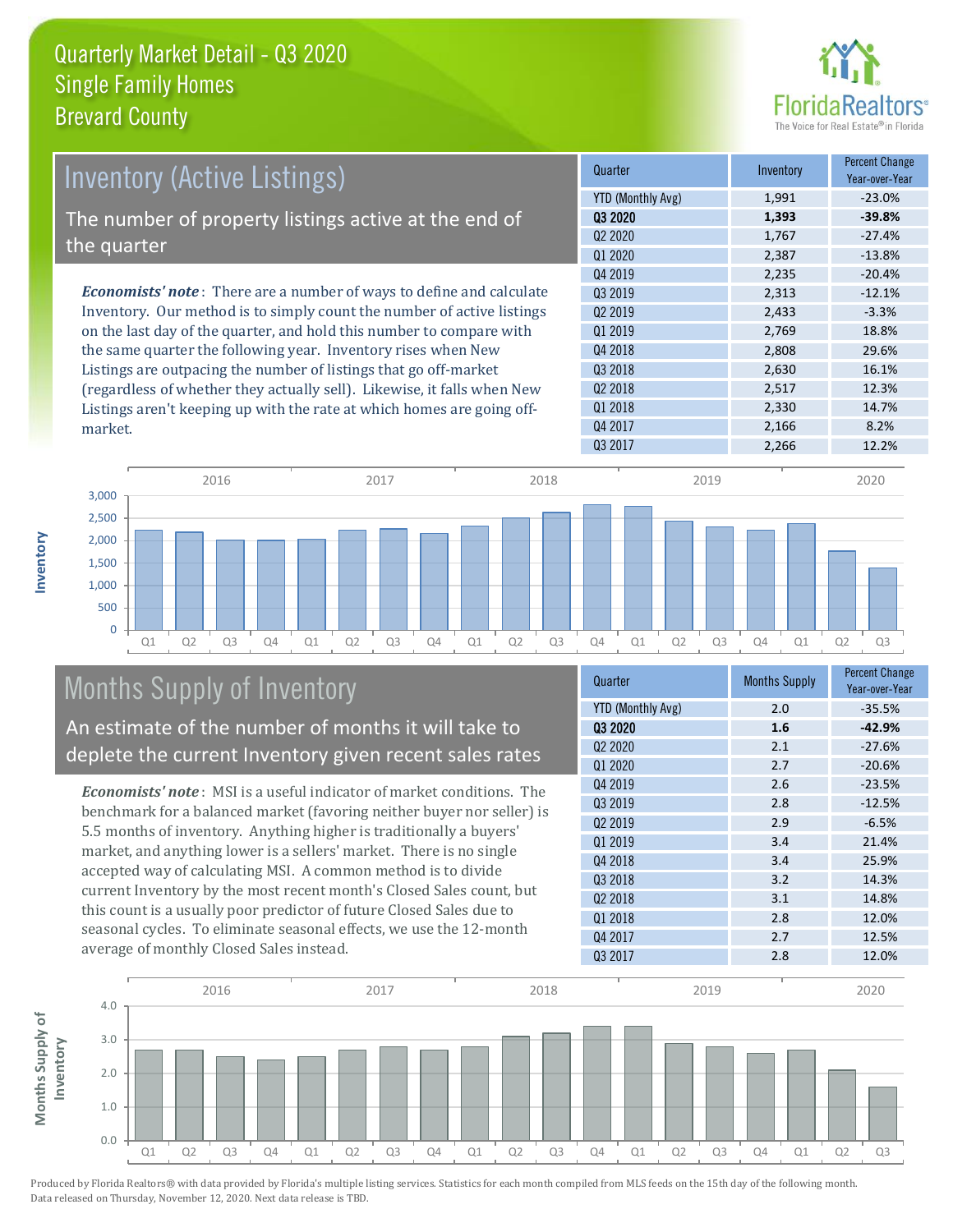

#### *Economists' note:* Closed Sales are one of the simplest—yet most important—indicators for the residential real estate market. When comparing Closed Sales across markets of different sizes, we recommend comparing the percent changes in sales rather than the number of sales. Closed Sales (and many other market metrics) are affected by seasonal cycles, so actual trends are more accurately represented by year-over-year changes (i.e. comparing a quarter's sales to the amount of sales in the same quarter in the previous year), rather than changes from one quarter to the next. \$1,000,000 or more 46 46 64.3% \$250,000 - \$299,999 536 44.1% \$300,000 - \$399,999 572 29.7% \$400,000 - \$599,999 480 60.0% \$600,000 - \$999,999 163 75.3% \$150,000 - \$199,999 495 -18.2% \$200,000 - \$249,999 678 18.9% \$100,000 - \$149,999 178 -23.6% Sale Price Closed Sales Percent Change Year-over-Year Less than \$50,000 5 25.0%  $$50,000 - $99,999$  43 -24.6% Closed Sales by Sale Price The number of sales transactions which closed during the quarter



#### Median Time to Contract by Sale Price The median number of days between the listing date and contract date for all Closed Sales during the quarter

*Economists' note* : Like Time to Sale, Time to Contract is a measure of the length of the home selling process calculated for sales which closed during the quarter. The difference is that Time to Contract measures the number of days between the initial listing of a property and the signing of the contract which eventually led to the closing of the sale. When the gap between Median Time to Contract and Median Time to Sale grows, it is usually a sign of longer closing times and/or declining numbers of cash sales.

| <b>Sale Price</b>     | <b>Median Time to</b><br>Contract | <b>Percent Change</b><br>Year-over-Year |
|-----------------------|-----------------------------------|-----------------------------------------|
| Less than \$50,000    | 54 Days                           | 125.0%                                  |
| \$50,000 - \$99,999   | 38 Days                           | 90.0%                                   |
| $$100,000 - $149,999$ | 28 Days                           | 0.0%                                    |
| $$150,000 - $199,999$ | 22 Days                           | $-12.0%$                                |
| \$200,000 - \$249,999 | 19 Days                           | $-29.6%$                                |
| \$250,000 - \$299,999 | 26 Days                           | $-33.3%$                                |
| \$300,000 - \$399,999 | 19 Days                           | $-42.4%$                                |
| \$400,000 - \$599,999 | 32 Days                           | $-25.6%$                                |
| \$600,000 - \$999,999 | 43 Days                           | $-48.8%$                                |
| \$1,000,000 or more   | 78 Days                           | 16.4%                                   |

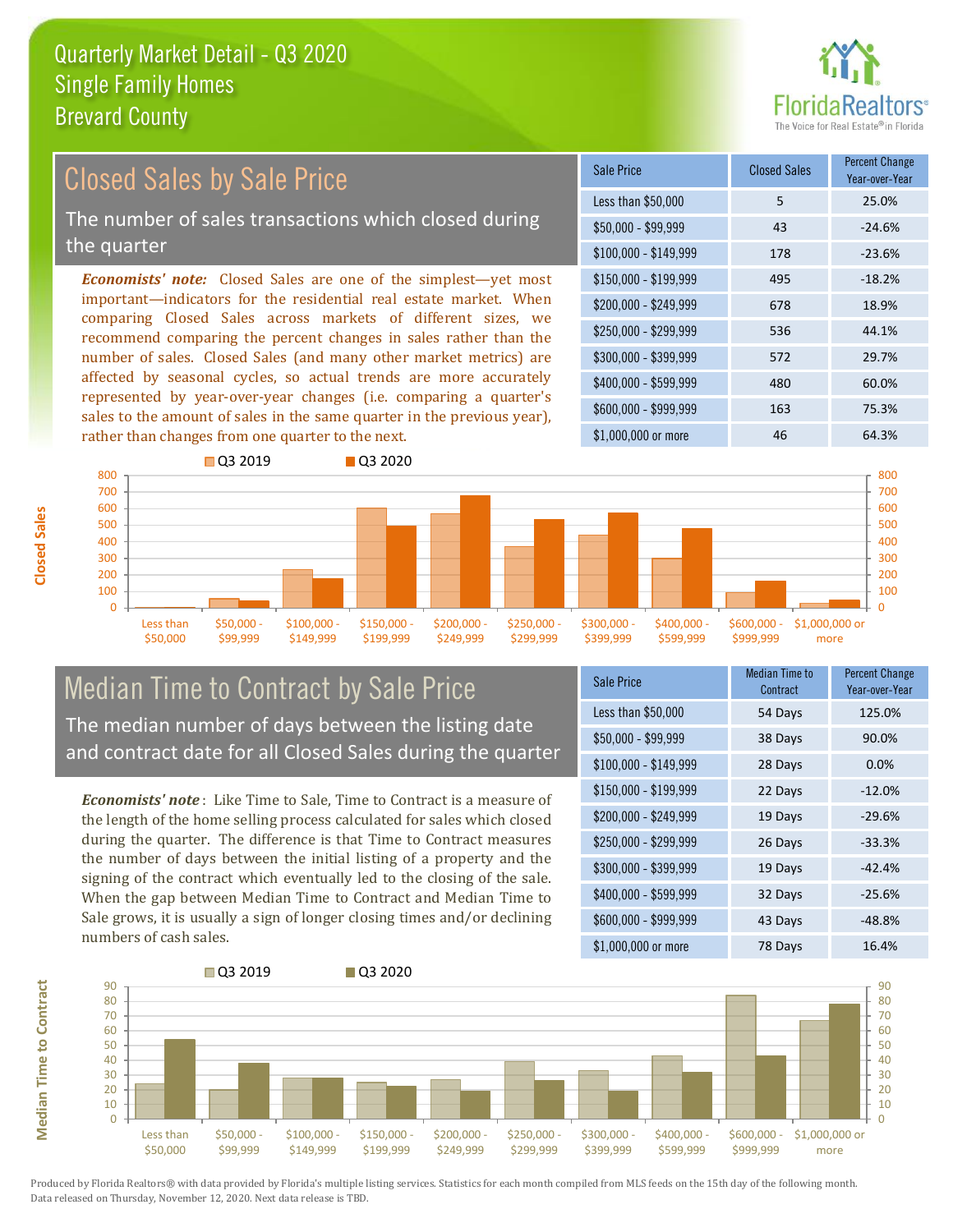

# New Listings by Initial Listing Price

The number of properties put onto the market during the quarter

*Economists' note:* New Listings tend to rise in delayed response to increasing prices, so they are often seen as a lagging indicator of market health. As prices rise, potential sellers raise their estimations of value—and in the most recent cycle, rising prices have freed up many potential sellers who were previously underwater on their mortgages. Note that in our calculations, we take care to not include properties that were recently taken off the market and quickly relisted, since these are not really *new* listings.





#### Inventory by Current Listing Price The number of property listings active at the end of the quarter

*Economists' note* : There are a number of ways to define and calculate Inventory. Our method is to simply count the number of active listings on the last day of the quarter, and hold this number to compare with the same quarter the following year. Inventory rises when New Listings are outpacing the number of listings that go off-market (regardless of whether they actually sell). Likewise, it falls when New Listings aren't keeping up with the rate at which homes are going offmarket.

| <b>Current Listing Price</b> | Inventory | <b>Percent Change</b><br>Year-over-Year |
|------------------------------|-----------|-----------------------------------------|
| Less than \$50,000           | 3         | $-25.0%$                                |
| $$50,000 - $99,999$          | 9         | $-60.9%$                                |
| $$100,000 - $149,999$        | 49        | $-56.6%$                                |
| $$150,000 - $199,999$        | 143       | $-57.9%$                                |
| \$200,000 - \$249,999        | 183       | $-42.5%$                                |
| \$250,000 - \$299,999        | 233       | $-27.0%$                                |
| \$300,000 - \$399,999        | 274       | $-25.3%$                                |
| \$400,000 - \$599,999        | 230       | $-48.0%$                                |
| \$600,000 - \$999,999        | 180       | $-34.1%$                                |
| \$1,000,000 or more          | 89        | $-21.9%$                                |



Produced by Florida Realtors® with data provided by Florida's multiple listing services. Statistics for each month compiled from MLS feeds on the 15th day of the following month. Data released on Thursday, November 12, 2020. Next data release is TBD.

**Inventory**